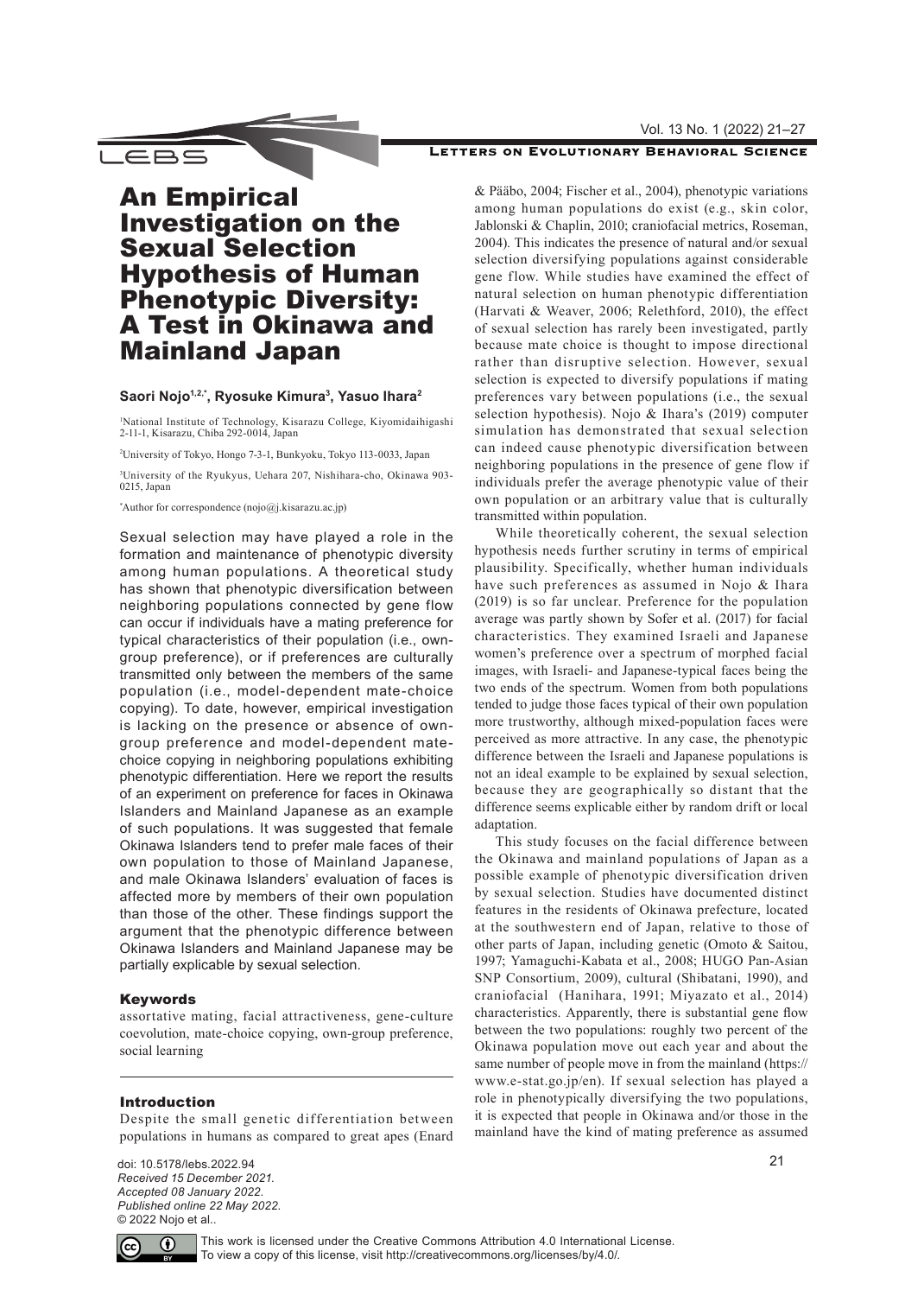in Nojo & Ihara (2019). To explore this possibility, we ask (i) whether people from the Okinawa and mainland populations tend to prefer faces of their own population, and (ii) whether their preferences are socially more affected by the members of their own population than by those of the other population.

## Methods

#### *Subjects & stimuli*

We defined people who themselves and whose parents had all been born in Okinawa prefecture as Okinawa Islanders (OI), and residents of the Tokyo area who themselves and whose parents had all been born in any Japanese prefecture other than Okinawa as Mainland Japanese in Tokyo (MJT). As OI participants, 60 men  $(18-40$  years old, mean = 20.65,  $SD = 5.06$ ) and 60 women (18–40 years old, mean  $= 21.08$ , *SD* = 5.89) were recruited at Okinawa College of Rehabilitation and Welfare. As MJT participants, 81 men (18–28 years old, mean = 19.78, *SD* = 13.32) and 39 women (19–21 years old, mean = 19.41,  $SD = 0.56$ ) were recruited at the University of Tokyo.

We also collected facial photographs of 30 OI men (19–35 years old, mean = 28.17, *SD* = 4.79), 30 OI women (18–40 years old, mean = 27.94, *SD* = 6.04), 30 MJT men (21–39 years old, mean = 29.14, *SD* = 5.64), and 30 MJT women (18–38 years old, mean =  $26.48$ ,  $SD = 6.25$ ) with neutral facial expressions from anterior view and both sides of lateral views. From these photographs, we made 20 "target faces" of each sex (anterior view) by averaging three randomly selected faces with Psychomorph software (Tiddeman et al., 2001). In addition, five photographs for each of OI men, MJT men, OI women, and MJT women played the role as "model faces." To remove the effect of hairstyle and clothes, outside of the contour of all stimuli was painted in black.

#### *Own-group preference*

Our experiment consisted of three sections. Section 1 was to examine whether people have a preference for faces of their own population. Participants were handed out sheets of questionnaire and rated opposite-sex target faces using an 11-point scale from 0 to 10 (0 for least and 10 for most), where each target was presented on a separate sheet in a random order. They were asked to rate targets in three contexts: attractiveness as a long-term partner (e.g., for marriage), attractiveness as a short-term partner (e.g., for a single date), and trustworthiness. Participants read a Japanese translation of Perrett et al.'s (2002) definitions of long-term and short-term attractiveness. To ensure participants' understanding of the three contexts, we gave an additional verbal instruction immediately before the rating and presented the sheets of questionnaire for the three contexts in the same order as instructed to all participants.

#### *Mate-choice copying*

We hypothesized that the participants' ratings on faces would be altered after observing other people's (i.e., models') evaluation on the same faces and that this effect would be more salient when the models belonged to the same population as the participants. However, the social effect on a participant's judgement may depend

Nojo et al. *LEBS* Vol. 13 No. 1 (2022) 21–27

not only on the models' group identity, but also on their individual characteristics, such as attractiveness. Taking this possibility into consideration, we examined the social effect of model's ratings after controlling for variation in model's individual characteristics. For that purpose, in Section 2, we measured sexual attractiveness and trustworthiness of model faces. Each participant rated ten model faces (anterior and lateral views) consisting of five OI and five MJT faces, all of whom were of the same sex as the participant, using the 11-point scales for sexual attractiveness and trustworthiness. These scores were incorporated as an independent variable of the regression equation in the analysis of mate-choice copying (see Statistical analysis). Each model was presented in a separate sheet (Figure 1).

About an hour after the end of the first section, Section 3 took place to evaluate the social effect on participants' ratings. Each participant rated the same set of targets in the same way as in Section 1, except that this time each target was presented with four model faces of the same sex as the participant and a fictive "average rating" (Figure 2). The models were introduced as the persons who had given the ratings from which the average rating was calculated, but in fact they were chosen at random from the five OI faces or from the five MJT faces that the participant rated in Section 2. The values shown as the average ratings were chosen randomly from 7 to 10, which were considerably higher than the actual average ratings given by the participants. Thus, regarding an increase in the score from Sections 1 to 3 as indicative of the social effect, we used the score in Section 3 subtracted by the score in Section 1 as a measure of mate-choice copying. Of the ten targets made from OI faces, five were presented with OI models and the other five with MJT models; similarly, five of the targets made from MJT faces were shown with OI models and the other five with MJT models. OI and MJT models were presented in a random order.



**Figure 1.** A sample sheet of questionnaire used in Section 2 (for illustration purposes only).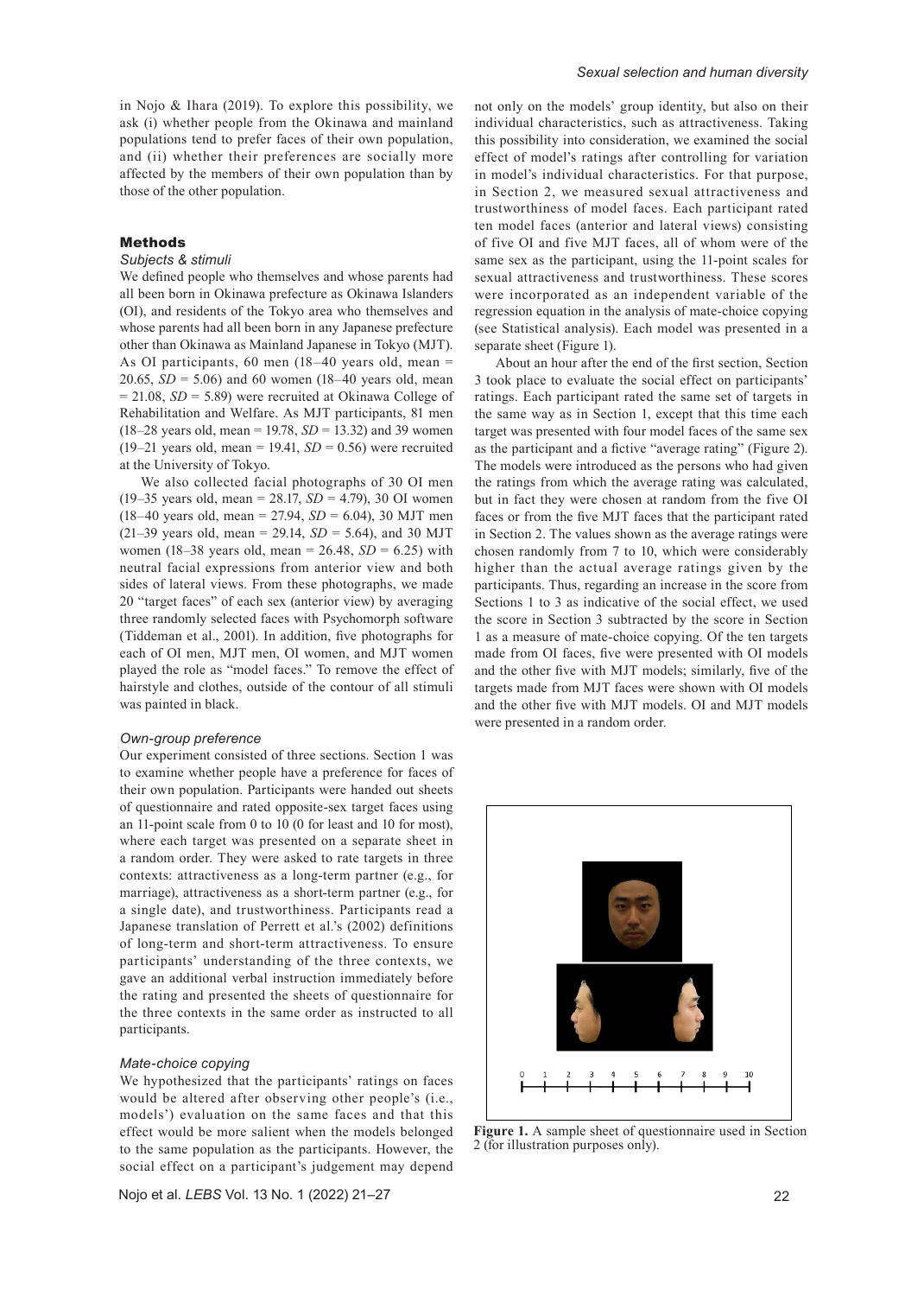

**Figure 2.** A sample sheet of questionnaire used in Section 3 (for illustration purposes only).

## *Statistical analysis*

For statistical analysis, we applied the hierarchical Bayesian modeling, separately for male and female participants and for the three contexts. In the analysis of own-group preference, a participant's rating on a target in Section 1 was regressed on dummy variables for the target's and participant's populations and the interaction of the two variables. We assumed a linear model with a normally distributed error term and the identity link function. Formally, the *i*th participant's rating on the *j*th target, denoted by  $y_{ij}$ , was predicted by the following equation:

## $y_{ij} = b_0 + b_1 x_{Tj} + b_2 x_{Pi} + b_3 x_{Tj} x_{Pi} + r_{Pi} + r_{Tj},$

where  $x_{Tj}$  and  $x_{Pj}$  are dummy variables coding for the the *j*th target's and the *i*th participant's populations, respectively (0.5 for OI and −0.5 for MJT). To consider within-population variation in the ratings, we incorporated random effects of the *i*th participant and the *j*th target,  $r_{p_i}$ and  $r_{T_i}$ , respectively, which were assumed to be normally distributed with mean zero and standard deviations  $s_1$  and  $s<sub>2</sub>$ .

In the analysis of mate-choice copying, a participant's rating on a target in Section 1 was subtracted from that in Section 3, and this difference was regressed on dummy variables for the participant's and model's populations, their interaction, and the average attractiveness rating of the four models given by the participant in Section 2. Note that since attractiveness and trustworthiness scores given to a model were positively correlated in female (*r* = .43, *N*  $= 20, p < .05$  and male models ( $r = .82, N = 20, p < .0001$ ), we included only attractiveness in the following analysis, but it was confirmed that the results were essentially the same when trustworthiness instead of attractiveness was used. Let  $z_{ijk}$  denote the *i*th participant's rating on the *j*th target when presented with the *k*th tetrad of models. The difference of the ratings between Sections 1 and 3 was described by the following equation:

 $z_{ijk} - y_{ij} = b_0 + b_1 x_{Mk} + b_2 x_{Pi} + b_3 w_{ik} + b_4 x_{Mk} x_{Pi} + r_{Pi} + r_{Ti}$ 

where  $x_{Mk}$  is a dummy variable for the population of the *k*th tetrad of models (0.5 for OI and −0.5 for MJT). We introduced  $w_{ik}$ , the average of the *i*th participant's ratings

Nojo et al. *LEBS* Vol. 13 No. 1 (2022) 21–27

on the attractiveness of the *k*th tetrad of models to control for the variation in the attractiveness of models.

We assumed noninformative prior and hyperprior distributions for  $b_m$  and  $s_m$ , respectively. Posterior distributions of the parameters were estimated by Markov chain Monte Carlo (MCMC) method with three replicated sampling, each of which contained 10000 iterations, using brm package in R 3.5.0 (Bürkner, 2017, 2018). The Rhat of the estimated parameter was all under 1.05, suggesting sufficient iterations of the MCMC sampling. The last 5000 of the 10000 iterations were used to estimate the posterior distributions of the parameters, and their means are reported below as the estimates. Statistical significance was evaluated on the basis of the 95% credible interval (CI) of the posterior distribution.

## Results

Since some MJT participants were dropped before Section 3, we included 141 men and 99 women in the analysis of own-group preference and 127 men and 90 women in the analysis of mate-choice copying.

## *Own-group preference*

Figure 3 shows the means and standard deviations of the ratings in Section 1. Table 1 shows parameter estimates for the analysis of own-group preference. Significant main effect of target's population on the women's ratings for trustworthiness was found  $(b_1 = 0.57)$ , where OI targets were rated higher than MJT targets. We also found significant main effects of participant's population in the female participants for long-term attractiveness  $(b_2 =$  $-0.76$ ) and trustworthiness ( $b<sub>2</sub> = -0.89$ ), and in the male participants for long-term ( $b<sub>2</sub>$  = -0.54) and short-term ( $b<sub>2</sub>$  $= -0.64$ ) attractiveness, where the negative values indicate lower ratings for OI than MJT participants. We observed significant interactions between participant's and target's populations in the female participants for long-term attractiveness ( $b_3 = 0.32$ ) and trustworthiness ( $b_3 = 0.46$ ), where the women rated targets of their own population higher. Results shown in Figure 3 are consistent with the interpretation that both OI and MJT participants prefer OI to MJT faces, while OI faces are preferred more by OI than MJT women for long-term attractiveness and trustworthiness. Similar results were obtained when we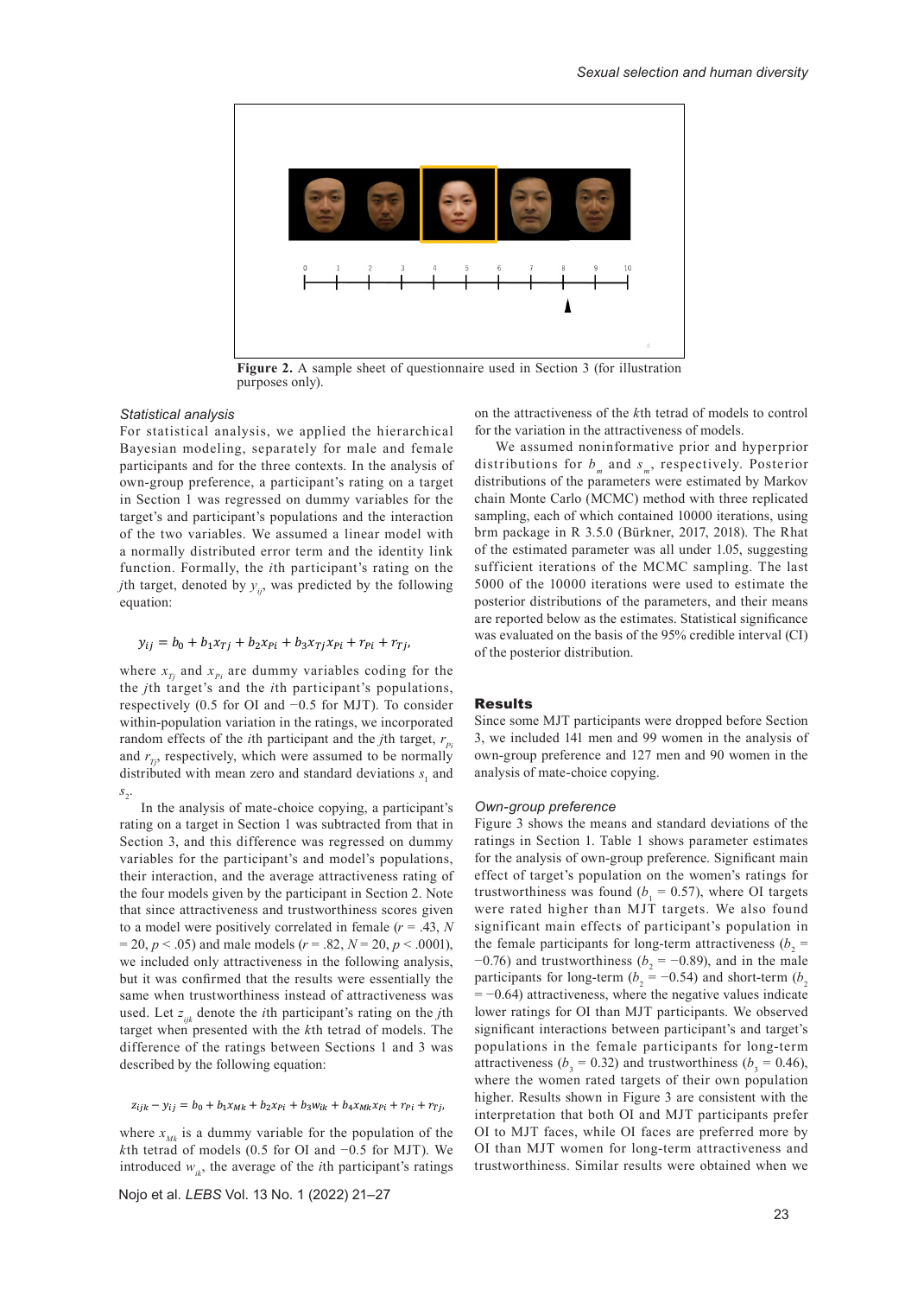

**Figure 3.** Means and standard deviations of the ratings in Session 1.

| Table 1. MCMC estimates of parameters for the analysis of own-group preference. |  |  |
|---------------------------------------------------------------------------------|--|--|
|---------------------------------------------------------------------------------|--|--|

| Participant's sex | Context         | Parameter                     | Estimate | 95% CI           |
|-------------------|-----------------|-------------------------------|----------|------------------|
| Female            | Long-term       | $b_0$ (intercept)             | 3.16     | [2.74, 3.36]     |
|                   |                 | $b1$ (target population)      | 0.51     | $[-0.10, 1.11]$  |
|                   |                 | $b2$ (participant population) | $-0.76$  | $[-1.33, -0.18]$ |
|                   |                 | $b3$ (interaction)            | 0.32     | [0.07, 0.57]     |
|                   |                 | $s1$ (participant SD)         | 1.38     | [1.19, 1.60]     |
|                   |                 | $s2$ (target SD)              | 0.65     | [0.46, 0.94]     |
|                   | Short-term      | $b_0$ (intercept)             | 2.61     | [2.18, 3.03]     |
|                   |                 | $b1$ (target population)      | 0.56     | $[-0.02, 1.13]$  |
|                   |                 | $b2$ (participant population) | $-0.32$  | $[-0.97, 0.34]$  |
|                   |                 | $b3$ (interaction)            | $-0.02$  | $[-0.27, 0.23]$  |
|                   |                 | $s_1$ (participant SD)        | 1.56     | [1.35, 1.81]     |
|                   |                 | $s2$ (target SD)              | 0.62     | [0.44, 0.90]     |
|                   | Trustworthiness | $b_0$ (intercept)             | 3.62     | [3.27, 3.97]     |
|                   |                 | $b1$ (target population)      | 0.57     | [0.10, 1.05]     |
|                   |                 | $b2$ (participant population) | $-0.89$  | $[-1.43, -0.34]$ |
|                   |                 | $b3$ (interaction)            | 0.46     | [0.17, 0.75]     |
|                   |                 | $s1$ (participant SD)         | 1.32     | [1.14, 1.54]     |
|                   |                 | $s2$ (target SD)              | 0.49     | [0.34, 0.72]     |
| Male              | Long-term       | $b_0$ (intercept)             | 3.58     | [3.09, 4.07]     |
|                   |                 | $b1$ (target population)      | 0.70     | $[-0.18, 1.56]$  |
|                   |                 | $b2$ (participant population) | $-0.54$  | $[-1.02, -0.05]$ |
|                   |                 | $b3$ (interaction)            | 0.07     | $[-0.12, 0.26]$  |
|                   |                 | $s1$ (participant SD)         | 1.42     | [1.25, 1.60]     |
|                   |                 | $s2$ (target SD)              | 0.96     | [0.68, 1.38]     |
|                   | Short-term      | $b_0$ (intercept)             | 3.41     | [2.88, 3.92]     |
|                   |                 | $b1$ (target population)      | 0.77     | $[-0.14, 1.69]$  |
|                   |                 | $b2$ (participant population) | $-0.64$  | $[-1.18, -0.10]$ |
|                   |                 | $b3$ (interaction)            | $-0.07$  | $[-0.27, 0.14]$  |
|                   |                 | $s_1$ (participant SD)        | 1.58     | [1.40, 1.78]     |
|                   |                 | $s2$ (target SD)              | 0.99     | [0.71, 1.43]     |
|                   | Trustworthiness | $b_0$ (intercept)             | 4.44     | [4.01, 4.86]     |
|                   |                 | $b1$ (target population)      | 0.49     | $[-0.22, 1.20]$  |
|                   |                 | $b2$ (participant population) | $-0.24$  | $[-0.71, 0.22]$  |
|                   |                 | $b3$ (interaction)            | 0.10     | $[-0.12, 0.32]$  |
|                   |                 | $s_1$ (participant SD)        | 1.38     | [1.21, 1.56]     |
|                   |                 | $s2$ (target SD)              | 0.79     | [0.56, 1.14]     |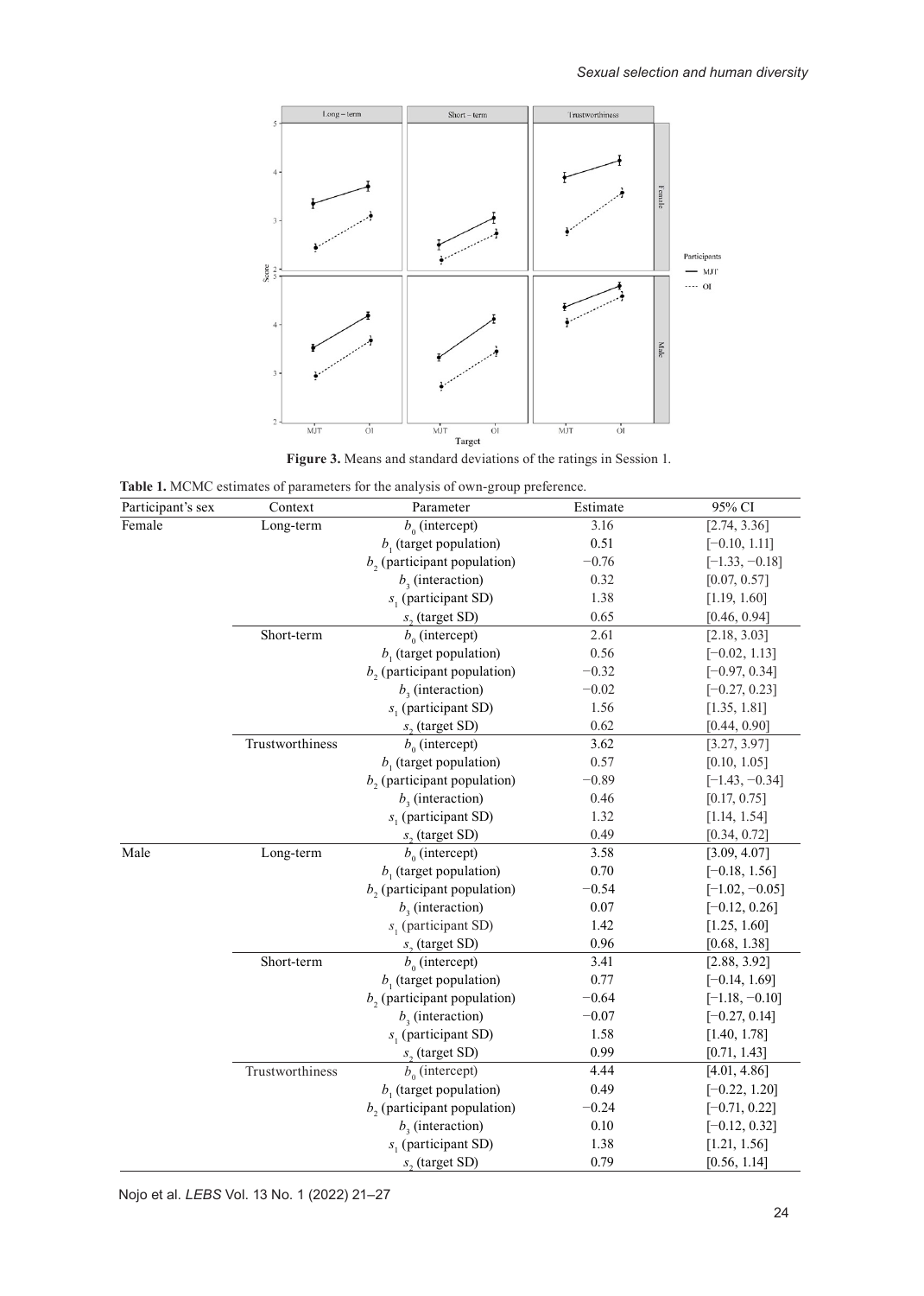used lateral-view along with anterior-view target faces (Supplementary Materials S1).

## *Mate-choice copying*

Figure 4 shows the means and standard deviations of the ratings in Session 3 subtracted by the ratings in Session 1. In all cases, the mean increase of the rating was positive. This suggests that the participants' ratings in Section 3 were affected by the fictive "average ratings" by the models, which were set to be considerably higher than the actual ratings by the participants (see also Supplementary Materials S2 and S3). Table 2 shows parameter estimates for the analysis of mate-choice copying. Model's population had a significant effect on the increase in the men's ratings from Sessions 1 to 3 for short-term attractiveness  $(b_1 =$ 0.18), suggesting that the male participants were more affected by OI than MJT models. A significant main effect was also observed for participant's population on the increase in the men's ratings for long-term attractiveness  $(b_2 = -0.64)$ , where MJT men were more affected by the models than OI men were. Significant interactions between model's and participant's populations were found in the women's judgements for short-term attractiveness  $(b_4 =$  $-0.38$ ) and the men's judgement for trustworthiness ( $b_4$  = 0.34), indicating that the women's judgements were less affected and the men's judgements were more affected by the models from their own population than by the models from the other population. In no case, model's attractiveness had a significant effect. When the analysis was repeated using model's trustworthiness instead of attractiveness, the results were qualitatively the same: the same set of parameters had statistically significant effects of the same directions (data not shown).

## **Discussion**

Our experiment aimed to examine two hypotheses:

people have own-group preference for faces, and people's preference for faces is affected more by members of their own population than by those of other populations. Our results provide partial support for both hypotheses.

Own-group preference was seen in women for longterm attractiveness and trustworthiness. Considering that both long-term attractiveness and trustworthiness are relevant to the choice of marriage partners, the female preference may enhance endogamy. While Sofer et al. (2017) showed own-group preference for faces at the level of countries, we found a similar tendency at the level of subpopulations within a country. On the other hand, we did not find similar own-group preference among men. The sex-dependent manifestation of own-group preference might be understood in the light of the general principle that it is the female whose choosiness has a significant impact on fitness.

We also found that a person's judgement on a face is affected differently by other people's judgement depending on whether they are members of the person's own population or those of other populations. Specifically, our results suggest that men tend to copy the judgement by own-group members about trustworthiness. This is congruent with the findings in non-human animals that an individual's mate-choice decisions are affected by observing choices of other individuals, but less so by social models with a characteristic that is atypical to the species (Kniel et al., 2017). On the other hand, it is also indicated that women are more affected by out-group than in-group members for short-term attractiveness. This result is unexpected, but might be understood as a part of female strategy to increase genetic diversity among shortterm partners (DeBruine, 2005). Our results suggest the possibility that mate-choice copying work differently between males and females.

Combined with Nojo & Ihara's (2019) simulation study, the results of the present study suggest that



**Figure 4.** Means and standard deviations of the ratings in Session 3 subtracted by the ratings in Session 1.

Nojo et al. *LEBS* Vol. 13 No. 1 (2022) 21–27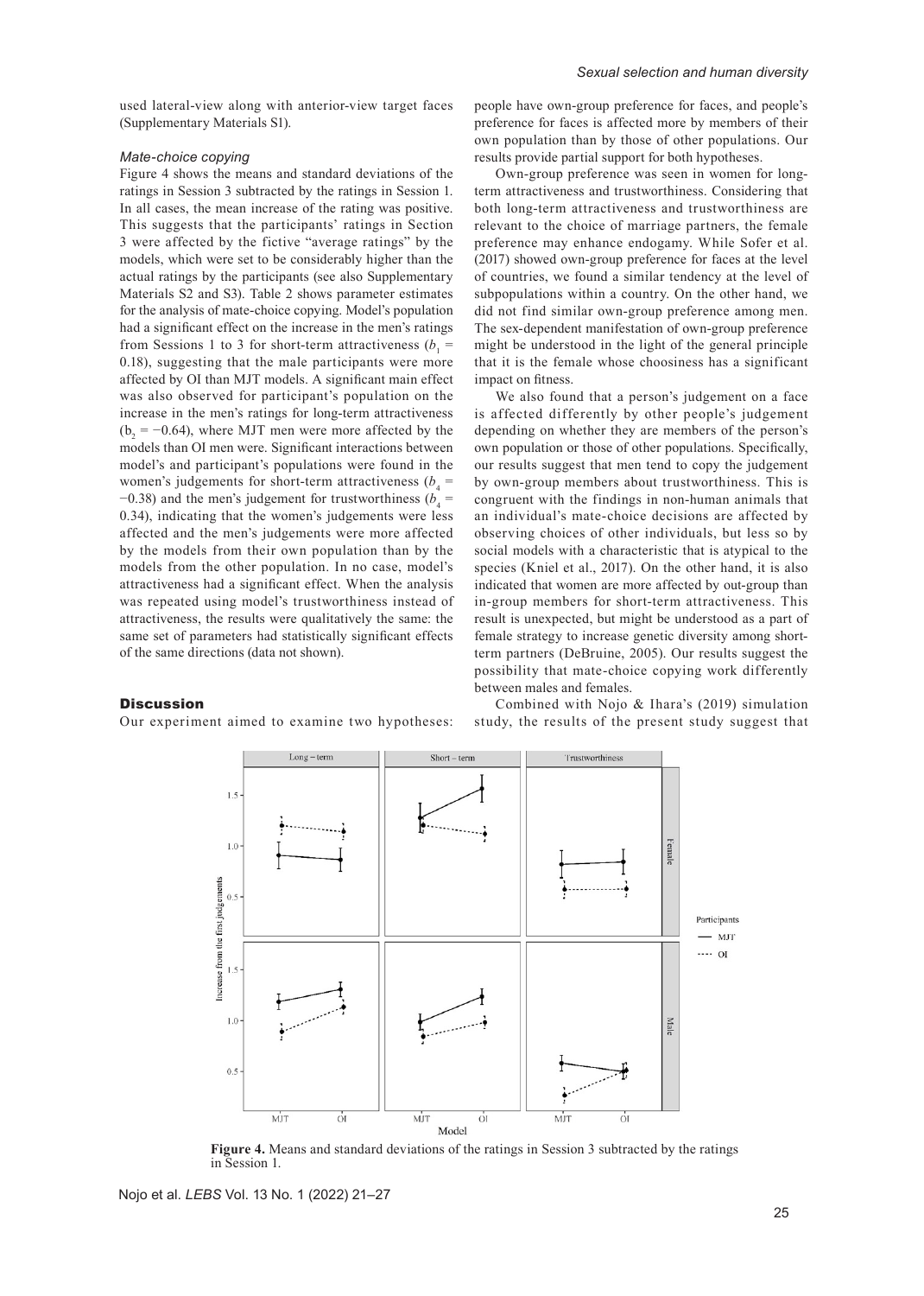| Participant's sex | Context         | Parameter                                 | Estimate | 95% CI           |
|-------------------|-----------------|-------------------------------------------|----------|------------------|
| Female            | Long-term       | $b_0$ (intercept)                         | 1.11     | [0.57, 1.64]     |
|                   |                 | $b1$ (model population)                   | $-0.04$  | $[-0.24, 0.15]$  |
|                   |                 | $b2$ (participant population)             | 0.24     | $[-0.41, 0.88]$  |
|                   |                 | $b3$ (model attractiveness)               | $-0.02$  | $[-0.13, 0.09]$  |
|                   |                 | $b_4$ (interaction)                       | $-0.02$  | $[-0.33, 0.29]$  |
|                   |                 | $s1$ (participant SD)                     | 1.42     | [1.22, 1.67]     |
|                   |                 | $s2$ (target SD)                          | 0.13     | [0.01, 0.26]     |
|                   | Short-term      | $b_0$ (intercept)                         | 1.24     | [0.72, 1.77]     |
|                   |                 | $b1$ (model population)                   | 0.11     | $[-0.11, 0.32]$  |
|                   |                 | $b2$ (participant population)             | $-0.25$  | $[-0.87, 0.37]$  |
|                   |                 | $b3$ (model attractiveness)               | 0.01     | $[-0.09, 0.12]$  |
|                   |                 | $b_4$ (interaction)                       | $-0.38$  | $[-0.69, -0.07]$ |
|                   |                 | $s1$ (participant SD)                     | 1.28     | [1.09, 1.51]     |
|                   |                 | $s2$ (target SD)                          | 0.15     | [0.03, 0.22]     |
|                   | Trustworthiness | $b_0$ (intercept)                         | 0.68     | [0.16, 1.18]     |
|                   |                 | $b1$ (model population)                   | 0.02     | $[-0.18, 0.21]$  |
|                   |                 | $b2$ (participant population)             | $-0.26$  | $[-0.81, 0.31]$  |
|                   |                 | $b3$ (model attractiveness)               | 0.01     | $[-0.10, 0.12]$  |
|                   |                 | $b_4$ (interaction)                       | $-0.01$  | $[-0.34, 0.32]$  |
|                   |                 | $s1$ (participant SD)                     | 1.19     | [1.00, 1.41]     |
|                   |                 | s <sub>2</sub> (target SD)                | 0.10     | [0.01, 0.23]     |
| Male              | Long-term       | $b_0$ (intercept)                         | 0.76     | [0.37, 1.16]     |
|                   |                 | $b1$ (model population)                   | 0.06     | $[-0.12, 0.25]$  |
|                   |                 | $b2$ (participant population)             | $-0.64$  | $[-1.08, -0.19]$ |
|                   |                 | $b3$ (model attractiveness)               | 0.04     | $[-0.05, 0.13]$  |
|                   |                 | $b4$ (interaction)                        | $-0.02$  | $[-0.34, 0.14]$  |
|                   |                 | $s_1$ (participant SD)                    | 1.19     | [1.04, 1.37]     |
|                   |                 | $s2$ (target SD)                          | 0.14     | [0.03, 0.25]     |
|                   | Short-term      | $b_0$ (intercept)                         | 0.85     | [0.49, 1.22]     |
|                   |                 | $b1$ (model population)                   | 0.18     | [0.02, 0.34]     |
|                   |                 | $b2$ (participant population)             | $-0.15$  | $[-0.60, 0.30]$  |
|                   |                 | $b3$ (model attractiveness)               | 0.04     | $[-0.04, 0.13]$  |
|                   |                 | $b_{\scriptscriptstyle{A}}$ (interaction) | $-0.11$  | $[-0.33, 0.11]$  |
|                   |                 | $s1$ (participant SD)                     | 1.22     | [1.07, 1.39]     |
|                   |                 | $s2$ (target SD)                          | 0.12     | [0.03, 0.22]     |
|                   | Trustworthiness | $b_0$ (intercept)                         | 0.40     | [0.01, 0.79]     |
|                   |                 | $b1$ (model population)                   | $0.08\,$ | $[-0.24, 0.41]$  |
|                   |                 | $b2$ (participant population)             | $-0.13$  | $[-0.51, 0.25]$  |
|                   |                 | $b3$ (model attractiveness)               | 0.02     | $[-0.07, 0.11]$  |
|                   |                 | $b_4$ (interaction)                       | 0.34     | [0.09, 0.58]     |
|                   |                 | $s1$ (participant SD)                     | 1.01     | [0.88, 1.17]     |
|                   |                 | s, (target SD)                            | 0.33     | [0.21, 0.49]     |

**Table 2.** MCMC estimates of parameters for the analysis of mate-choice copying.

sexual selection may be partially responsible for the emergence and/or maintenance of the difference in facial morphology between Okinawa Islanders and Mainland Japanese. Further research with a more comprehensive survey on people's preference is clearly needed to better understand the psychological mechanisms underlying the human phenotypic variations as a product of cultural diversification.

## Acknowledgements

We thank all participants for kindly cooperating on

our study. We also thank members of Evolutionary Anthropology Lab, who helped with data collection and provided helpful comments. This research was supported by Kakenhi JP16J03400 and JP17H06381.

## Author contribution

S.N. and Y.I. designed the research and wrote the draft of the manuscript. S.N., R.K., and Y.I. collected the data. S.N. performed the analysis. All authors commented on the manuscript, revised it, and approved the final report.

Nojo et al. *LEBS* Vol. 13 No. 1 (2022) 21–27